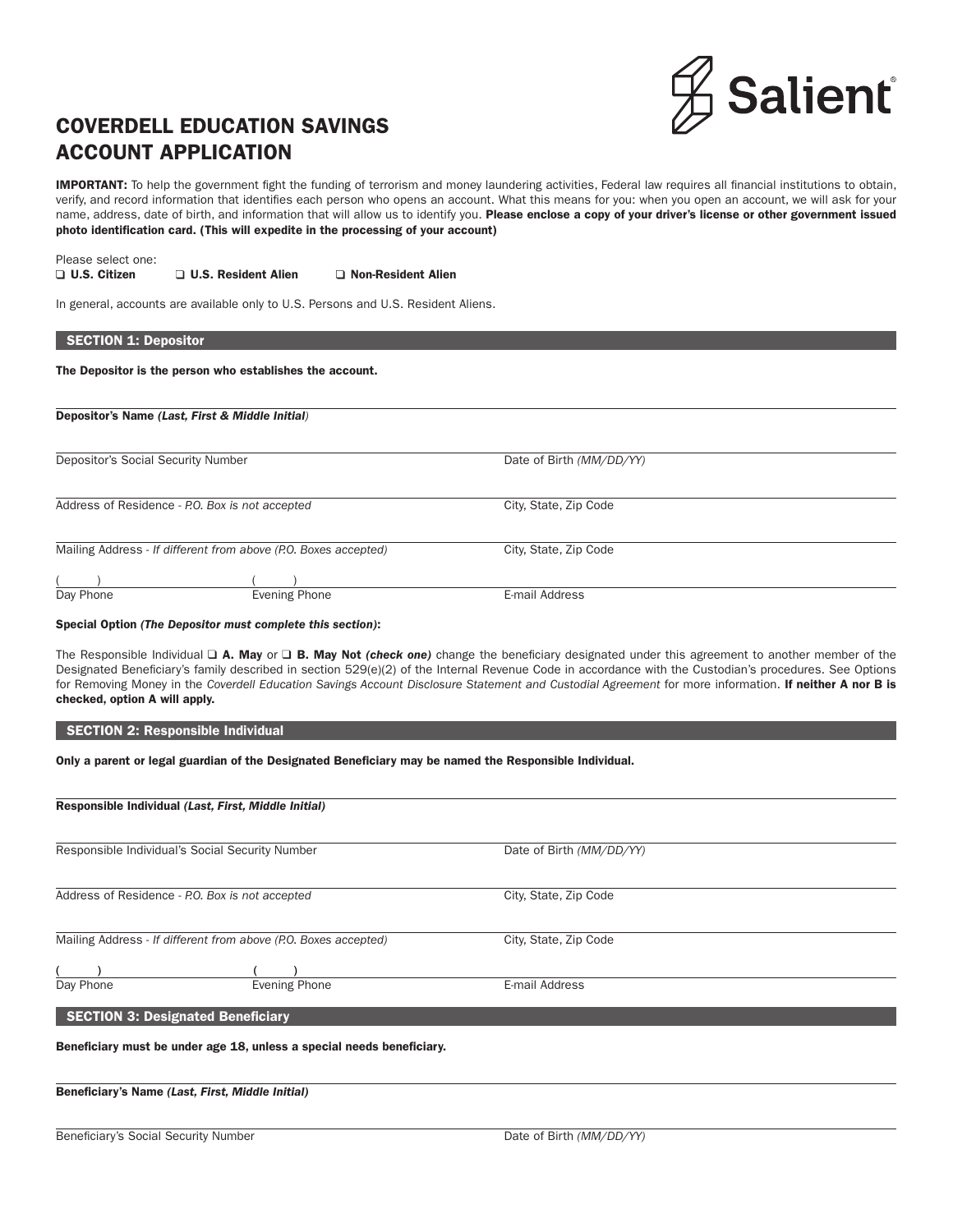|                                                                          | <b>SECTION 3: Designated Beneficiary (continued)</b>                                                                                                                                                                                                                                                                                                                                                                                                                                                                                                                                                            |                     |                          |        |    |                |        |  |
|--------------------------------------------------------------------------|-----------------------------------------------------------------------------------------------------------------------------------------------------------------------------------------------------------------------------------------------------------------------------------------------------------------------------------------------------------------------------------------------------------------------------------------------------------------------------------------------------------------------------------------------------------------------------------------------------------------|---------------------|--------------------------|--------|----|----------------|--------|--|
|                                                                          |                                                                                                                                                                                                                                                                                                                                                                                                                                                                                                                                                                                                                 |                     |                          |        |    |                |        |  |
|                                                                          | Address of Residence - P.O. Box is not accepted                                                                                                                                                                                                                                                                                                                                                                                                                                                                                                                                                                 |                     | City, State, Zip Code    |        |    |                |        |  |
|                                                                          |                                                                                                                                                                                                                                                                                                                                                                                                                                                                                                                                                                                                                 |                     |                          |        |    |                |        |  |
|                                                                          | Mailing Address - If different from above (P.O. Boxes accepted)                                                                                                                                                                                                                                                                                                                                                                                                                                                                                                                                                 |                     | City, State, Zip Code    |        |    |                |        |  |
|                                                                          |                                                                                                                                                                                                                                                                                                                                                                                                                                                                                                                                                                                                                 |                     |                          |        |    |                |        |  |
| $\frac{() }{$ Day Phone                                                  | Evening Phone                                                                                                                                                                                                                                                                                                                                                                                                                                                                                                                                                                                                   |                     | E-mail Address           |        |    |                |        |  |
|                                                                          | <b>SECTION 4: Successor Beneficiary</b>                                                                                                                                                                                                                                                                                                                                                                                                                                                                                                                                                                         |                     |                          |        |    |                |        |  |
|                                                                          | I, the Depositor or Responsible Individual, designate the following family member of the Designated Beneficiary (must be under age 30 upon the death of<br>the Designated Beneficiary or Responsible Individual) to receive any benefits which the Designated Death Beneficiary may be entitled to in the event of<br>the death of the Designated Beneficiary. If the Designated Death Beneficiary predeceases the Designated Beneficiary or the Designated Death Beneficiary<br>attains age 30 before the Designated Beneficiary's Death, all assets will be paid to the estate of the Designated Beneficiary. |                     |                          |        |    |                |        |  |
| $\Box$ Primary                                                           | $\Box$ Contingent                                                                                                                                                                                                                                                                                                                                                                                                                                                                                                                                                                                               | Percentage_______ % |                          |        |    |                |        |  |
|                                                                          | Successor Beneficiary's Name (Last, First, Middle Initial)                                                                                                                                                                                                                                                                                                                                                                                                                                                                                                                                                      |                     |                          |        |    |                |        |  |
|                                                                          | Successor Beneficiary's Social Security Number                                                                                                                                                                                                                                                                                                                                                                                                                                                                                                                                                                  |                     | Date of Birth (MM/DD/YY) |        |    |                |        |  |
|                                                                          |                                                                                                                                                                                                                                                                                                                                                                                                                                                                                                                                                                                                                 |                     |                          |        |    |                |        |  |
|                                                                          | Address of Residence - P.O. Box is not accepted                                                                                                                                                                                                                                                                                                                                                                                                                                                                                                                                                                 |                     | City, State, Zip Code    |        |    |                |        |  |
|                                                                          | Mailing Address - If different from above (P.O. Boxes accepted)                                                                                                                                                                                                                                                                                                                                                                                                                                                                                                                                                 |                     | City, State, Zip Code    |        |    |                |        |  |
| $\frac{()}{$ Day Phone                                                   | (Called the Evening Phone                                                                                                                                                                                                                                                                                                                                                                                                                                                                                                                                                                                       |                     |                          |        |    |                |        |  |
|                                                                          |                                                                                                                                                                                                                                                                                                                                                                                                                                                                                                                                                                                                                 |                     | E-mail Address           |        |    |                |        |  |
| $\Box$ Primary                                                           | $\Box$ Contingent                                                                                                                                                                                                                                                                                                                                                                                                                                                                                                                                                                                               | Percentage_______ % |                          |        |    |                |        |  |
|                                                                          | Successor Beneficiary's Name (Last, First, Middle Initial)                                                                                                                                                                                                                                                                                                                                                                                                                                                                                                                                                      |                     |                          |        |    |                |        |  |
|                                                                          |                                                                                                                                                                                                                                                                                                                                                                                                                                                                                                                                                                                                                 |                     |                          |        |    |                |        |  |
|                                                                          | Successor Beneficiary's Social Security Number                                                                                                                                                                                                                                                                                                                                                                                                                                                                                                                                                                  |                     | Date of Birth (MM/DD/YY) |        |    |                |        |  |
|                                                                          |                                                                                                                                                                                                                                                                                                                                                                                                                                                                                                                                                                                                                 |                     |                          |        |    |                |        |  |
|                                                                          | Address of Residence - P.O. Box is not accepted                                                                                                                                                                                                                                                                                                                                                                                                                                                                                                                                                                 |                     | City, State, Zip Code    |        |    |                |        |  |
|                                                                          | Mailing Address - If different from above (P.O. Boxes accepted)                                                                                                                                                                                                                                                                                                                                                                                                                                                                                                                                                 |                     | City, State, Zip Code    |        |    |                |        |  |
|                                                                          |                                                                                                                                                                                                                                                                                                                                                                                                                                                                                                                                                                                                                 |                     |                          |        |    |                |        |  |
| Day Phone                                                                | <b>Evening Phone</b>                                                                                                                                                                                                                                                                                                                                                                                                                                                                                                                                                                                            |                     | E-mail Address           |        |    |                |        |  |
|                                                                          | <b>SECTION 5: Investment Selection</b>                                                                                                                                                                                                                                                                                                                                                                                                                                                                                                                                                                          |                     |                          |        |    |                |        |  |
|                                                                          | How would you like to make your initial fund purchase?                                                                                                                                                                                                                                                                                                                                                                                                                                                                                                                                                          |                     |                          |        |    |                |        |  |
|                                                                          | $\Box$ Check - Make your personal check payable to Forward Funds and enclose it with your application.                                                                                                                                                                                                                                                                                                                                                                                                                                                                                                          |                     |                          |        |    |                |        |  |
|                                                                          | $\Box$ Electronically - Make a one-time withdrawal from the bank account listed in Section 9 for the amount indicated.                                                                                                                                                                                                                                                                                                                                                                                                                                                                                          |                     |                          |        |    |                |        |  |
| Investment Minimum: \$2,000<br><b>Investment Minimum with AIP: \$500</b> |                                                                                                                                                                                                                                                                                                                                                                                                                                                                                                                                                                                                                 |                     |                          |        |    |                |        |  |
| <b>Fund Name</b>                                                         | <b>Share Class</b>                                                                                                                                                                                                                                                                                                                                                                                                                                                                                                                                                                                              | <b>Ticker</b>       |                          | Amount | or | <b>Percent</b> | %      |  |
|                                                                          |                                                                                                                                                                                                                                                                                                                                                                                                                                                                                                                                                                                                                 |                     | \$                       |        |    |                | %      |  |
|                                                                          |                                                                                                                                                                                                                                                                                                                                                                                                                                                                                                                                                                                                                 |                     | \$                       |        |    |                | %      |  |
|                                                                          |                                                                                                                                                                                                                                                                                                                                                                                                                                                                                                                                                                                                                 |                     | \$<br>\$                 |        |    |                | %<br>% |  |
| Total                                                                    |                                                                                                                                                                                                                                                                                                                                                                                                                                                                                                                                                                                                                 |                     | \$                       |        |    | 100            | %      |  |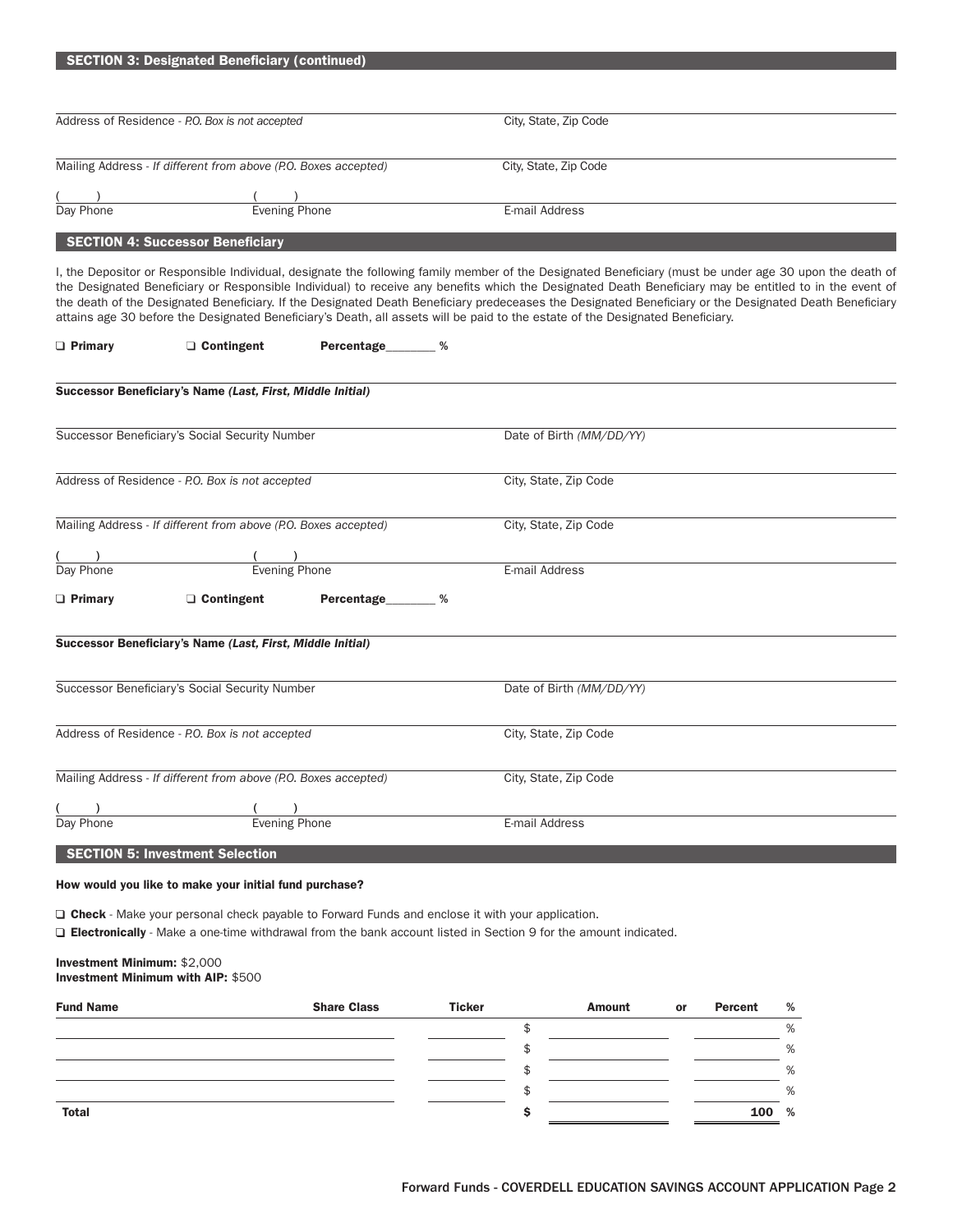| <b>SECTION 5: Investment Selection (continued)</b>                                                                                                                                                                                                                                                                                                                                         |           |                                                                               |                 |          |                                                                                   |    |                |        |  |
|--------------------------------------------------------------------------------------------------------------------------------------------------------------------------------------------------------------------------------------------------------------------------------------------------------------------------------------------------------------------------------------------|-----------|-------------------------------------------------------------------------------|-----------------|----------|-----------------------------------------------------------------------------------|----|----------------|--------|--|
| Please apply my contribution:                                                                                                                                                                                                                                                                                                                                                              |           |                                                                               |                 |          |                                                                                   |    |                |        |  |
| \$                                                                                                                                                                                                                                                                                                                                                                                         |           |                                                                               |                 |          |                                                                                   |    |                |        |  |
| \$                                                                                                                                                                                                                                                                                                                                                                                         |           |                                                                               |                 |          |                                                                                   |    |                |        |  |
| Please fund my initial investment of \$_________________________ with a qualified asset transfer.<br>(Please complete a Coverdell Education Savings Account Transfer/Direct Rollover Form)                                                                                                                                                                                                 |           |                                                                               |                 |          |                                                                                   |    |                |        |  |
| <b>SECTION 6: Source of Rollover or Transfer (if applicable)</b>                                                                                                                                                                                                                                                                                                                           |           |                                                                               |                 |          |                                                                                   |    |                |        |  |
| $\Box$ Same Person<br>$\Box$ Parent<br>$\Box$ Spouse of the Foregoing<br>$\Box$ Child of Sibling                                                                                                                                                                                                                                                                                           |           | $\Box$ Sibling<br>$\Box$ Stepparent<br>□ Child or Stepchild<br>□ First Cousin |                 |          | $\Box$ Other $\Box$                                                               |    |                |        |  |
| □ Direct Transfer of an existing Coverdell ESA: To transfer your existing Coverdell ESA from another custodian to the Colorado State Bank and Trust you must<br>also complete the Coverdell ESA Transfer Request.                                                                                                                                                                          |           |                                                                               |                 |          |                                                                                   |    |                |        |  |
| □ Rollover of distribution from an existing Coverdell within 60 days of distribution. You must also complete the Coverdell ESA Transfer Request. The<br>requirements for a valid rollover are complex. See the Coverdell ESA Disclosure Statement for additional information.                                                                                                              |           |                                                                               |                 |          |                                                                                   |    |                |        |  |
| <b>SECTION 7: Automatic Investment Plan</b>                                                                                                                                                                                                                                                                                                                                                |           |                                                                               |                 |          |                                                                                   |    |                |        |  |
| $\Box$ Yes (Please complete below)                                                                                                                                                                                                                                                                                                                                                         | $\Box$ No |                                                                               |                 |          |                                                                                   |    |                |        |  |
| This option allows you to make automatic investments (must be the equivalent of at least \$100.00 per month per fund) into your Forward Funds account<br>directly from your bank checking or savings account.                                                                                                                                                                              |           |                                                                               |                 |          |                                                                                   |    |                |        |  |
| <b>Fund Name</b>                                                                                                                                                                                                                                                                                                                                                                           |           | <b>Share Class</b>                                                            | <b>Ticker</b>   |          | Amount                                                                            | or | <b>Percent</b> | %      |  |
|                                                                                                                                                                                                                                                                                                                                                                                            |           |                                                                               |                 | \$       |                                                                                   |    |                | %      |  |
|                                                                                                                                                                                                                                                                                                                                                                                            |           |                                                                               |                 | \$<br>\$ |                                                                                   |    |                | %<br>% |  |
|                                                                                                                                                                                                                                                                                                                                                                                            |           |                                                                               |                 | \$       |                                                                                   |    |                | %      |  |
| <b>Total</b>                                                                                                                                                                                                                                                                                                                                                                               |           |                                                                               |                 | \$       |                                                                                   |    | 100            | %      |  |
| <b>Enter Automatic Investment</b> Enter an investment amount and select a maximum of two investment days per month.                                                                                                                                                                                                                                                                        |           |                                                                               |                 |          |                                                                                   |    |                |        |  |
| How often would you like automatic investment?                                                                                                                                                                                                                                                                                                                                             |           |                                                                               |                 |          |                                                                                   |    |                |        |  |
| $\Box$ Monthly                                                                                                                                                                                                                                                                                                                                                                             | Quarterly | □ Semi-Annually                                                               | $\Box$ Annually |          | On or about which date? (e.g., 1st, 8th, 15th, 22nd) ____________________________ |    |                |        |  |
| If no date is specified, withdrawals will be made on or about the 20th of the following month, of receipt of your request. **Please note, the date of your first<br>automatic investment should be at least 3 days after this request.**                                                                                                                                                   |           |                                                                               |                 |          |                                                                                   |    |                |        |  |
| <b>SECTION 8: Reducing the Sales Charge on Class A Shares</b>                                                                                                                                                                                                                                                                                                                              |           |                                                                               |                 |          |                                                                                   |    |                |        |  |
| For use with Class A shares only.                                                                                                                                                                                                                                                                                                                                                          |           |                                                                               |                 |          |                                                                                   |    |                |        |  |
| Please see the fund's Prospectus to determine if you are eligible to reduce or eliminate the sales charge (if applicable). Identify all Forward Funds accounts<br>to be considered as qualified holdings. Include your accounts and accounts in the name of your spouse and any minor children that are invested in Class A<br>of Forward Funds. All accounts are subject to verification. |           |                                                                               |                 |          |                                                                                   |    |                |        |  |
| <b>Rights of Accumulation (cumulative discount)</b>                                                                                                                                                                                                                                                                                                                                        |           |                                                                               |                 |          |                                                                                   |    |                |        |  |
| $\Box$ Account owner, spouse and minor children (under 21) can aggregate accounts to reduce sales charges.<br>The Social Security Number(s) on those accounts are:                                                                                                                                                                                                                         |           |                                                                               |                 |          |                                                                                   |    |                |        |  |
| <b>Letter of Intent (LOI):</b> Please complete and attach the Letter of Intent Form                                                                                                                                                                                                                                                                                                        |           |                                                                               |                 |          |                                                                                   |    |                |        |  |

□ I plan to invest over a 13-month period in Class A shares of one or more Forward Funds accounts (if I do not invest the intended amount within 13 months, the sales charge will be adjusted). The aggregate amount will be at least:

 $\Box$  \$25,000  $\Box$  \$50,000  $\Box$  \$100,000  $\Box$  \$250,000  $\Box$  \$500,000  $\Box$  \$750,000  $\Box$  \$1 million

 $\square$  I have a Letter of Intent on file at Forward Funds and I am already investing.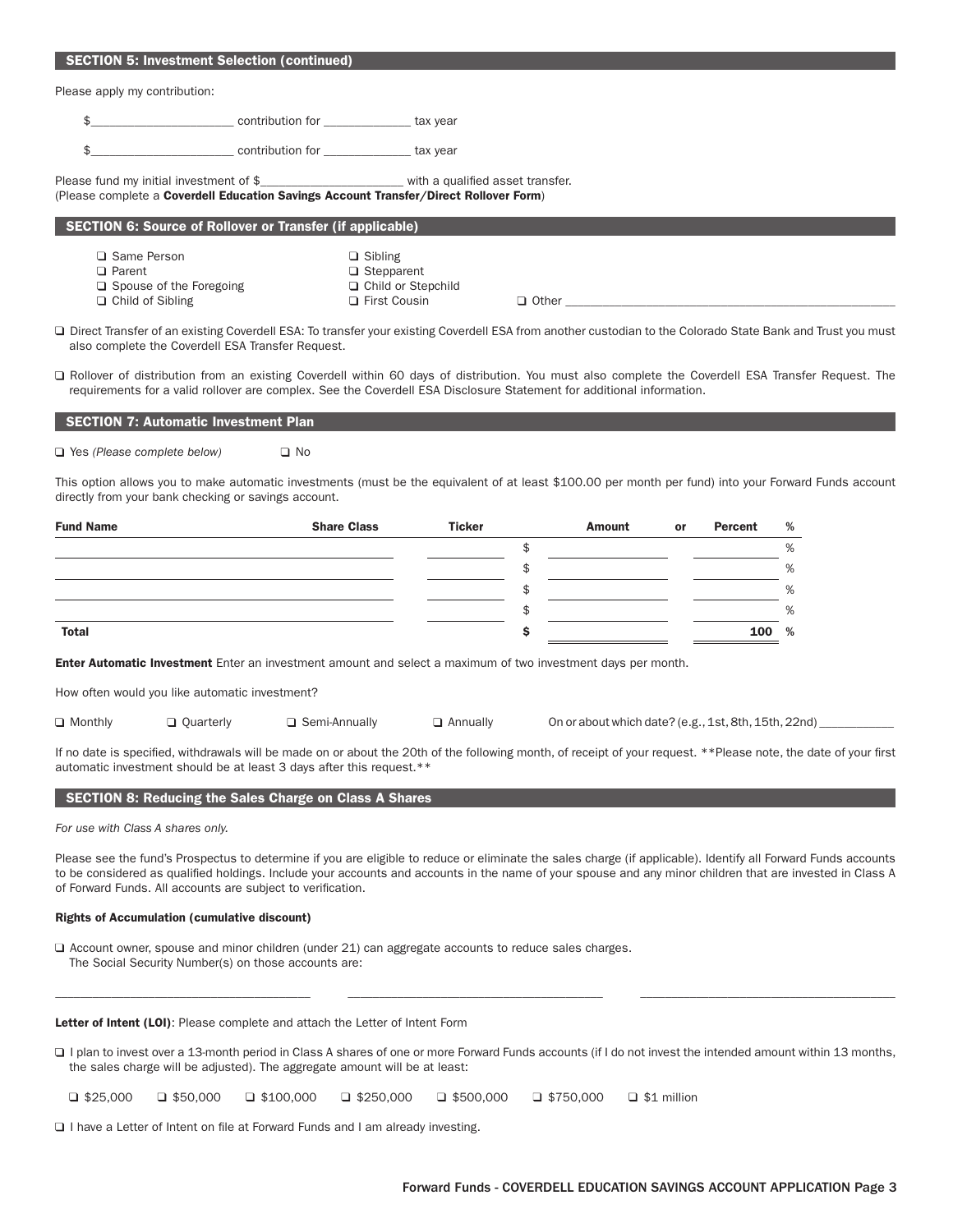#### SECTION 8: Reducing the Sales Charge on Class A Shares (continued)

Sales Charge Waiver: See current prospectus for eligibility requirements.

 $\Box$  Eligible for waiver as an employee (or spouse, child/dependent of employee) of

### SECTION 9: Bank Information

Please provide bank information if you are establishing an automatic investment plan.

Account type:  $\Box$  Checking  $\Box$  Savings

#### Name on Bank Account

Bank Name ABA Routing Number *(First 9 digits at the bottom of the check or deposit slip)* 

Bank Account Number *(Second set of numbers at the bottom of check or deposit slip)*

#### Please attach a voided check or savings deposit slip from the specified bank account.

I am of legal age and I have received and read the Prospectus for the Funds in which I am investing and agree to the terms therein. I am responsible for reading the Prospectus and Statement of Additional Information of any fund into which I exchange.

I authorize Forward Funds to initiate credit and debit entries to my account at the bank that I have indicated. I further agree that Forward Funds will not be held accountable for any loss, liability, or expense for acting upon my instructions. It is understood that this authorization may be terminated by me at any time by written notification to Forward Funds. The termination request will be effective as soon as Forward Funds has had reasonable time to act upon it.

#### SECTION 10: Telephone and Online Privileges

As a shareholder, you will automatically have access to your accounts via our automated telephone and online computer services unless you specifically decline from them below.

□ I DO NOT want any telephone privileges. □ I DO NOT want online privileges.

### **SECTION 11: Authorized Agent**

Name of Organization or Broker/Dealer

□ I appoint the following organization and Authorized Representative as my Authorized Agent for the account. My Authorized Agent shall have the authority to issue investment directions or place orders for the purchase or redemption of shares with the transfer agent. Proceeds from redemptions shall be sent via payment instructions on file. Such authority shall remain in full force and effect until terminated in writing by me. I further authorize this representative to receive duplicate statements via a secure electronic site, unless otherwise stated in a separate letter of instruction.

We hereby submit this application for the purchase of shares in accordance with the terms of our selling agreement with Forward Securities, LLC.

| Address                                                  | City, State, Zip Code |     |  |
|----------------------------------------------------------|-----------------------|-----|--|
|                                                          |                       |     |  |
| Fax<br>Phone                                             |                       |     |  |
| Representative Name                                      | Representative ID/#   |     |  |
| Company Name (if applicable)                             |                       |     |  |
| Email address for notifications of electronic statements |                       |     |  |
|                                                          |                       |     |  |
| City, State, Zip Code                                    | Phone                 | Fax |  |
| Authorized Representative Signature                      |                       |     |  |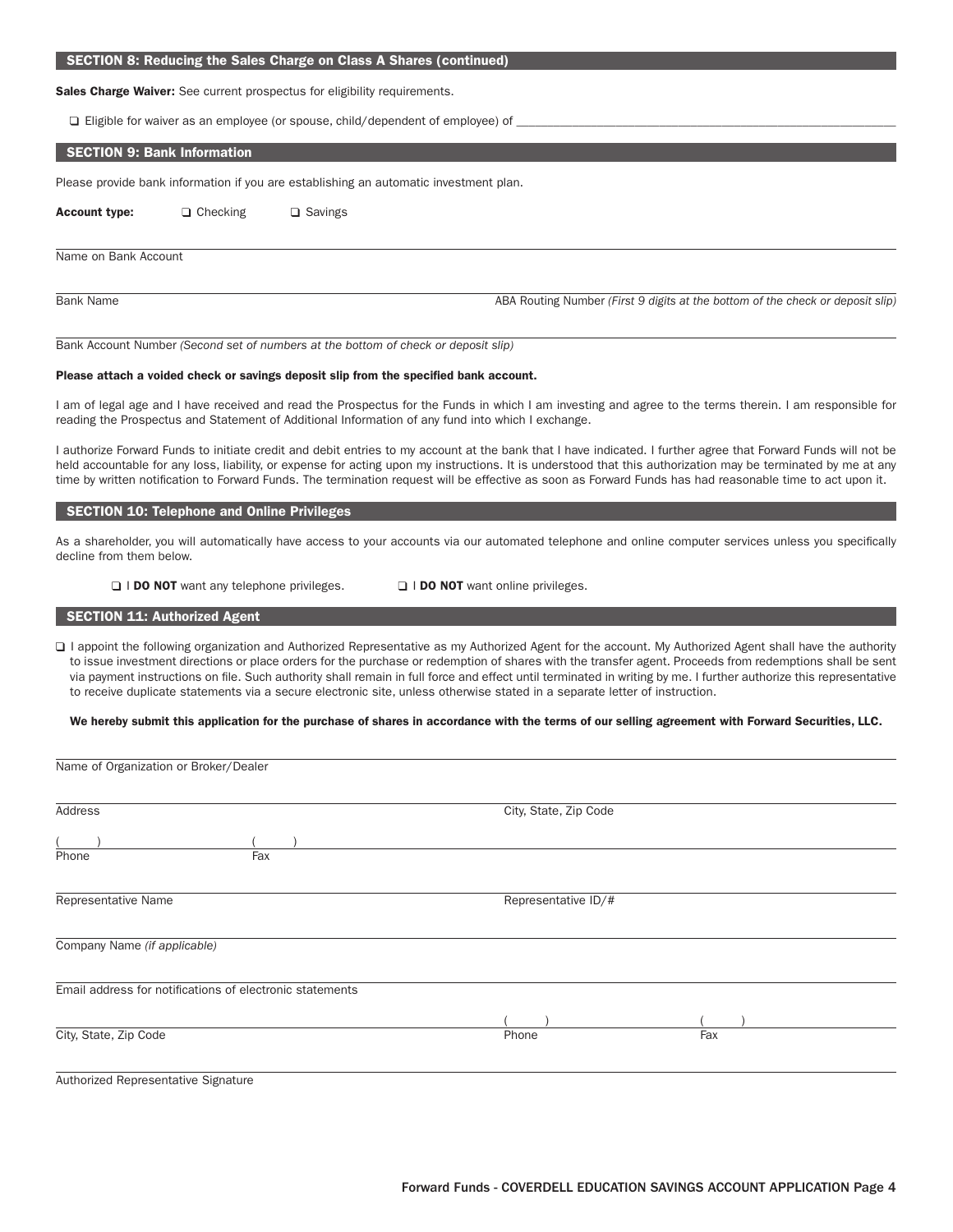### Forward Funds - COVERDELL EDUCATION SAVINGS ACCOUNT APPLICATION Page 5 032020

# SECTION 12: Authorization of Payments of Fees (for Advisory Fee Accounts Only)

The election to pay any fees is made in this section below.

- □ I elect to have my investment advisory fees paid to the Authorized Agent directly from my account. I acknowledge that my Authorized Agent will send a written request to the transfer agent each time a request for payment of fees is made.
- □ I do not elect to have my investment advisory fees paid to the Authorized Agent directly from my account. If no election is made, fees will NOT be paid to the Authorized Agent from the account.

### I certify that the information provided by me for this Coverdell Education Savings Account (CESA) is accurate. I have received a copy of the Application, IRS Form 5305EA Agreement, and the Disclosure Statement. I agree to be bound by the terms and conditions of the Agreement. I certify that I am eligible to contribute to the CESA, and the Designated Beneficiary is eligible to receive the contribution. No tax or legal advice has been provided by the custodian. I am responsible for ensuring that my actions with regard to this CESA are in compliance with all laws concerning CESAs. I agree to hold the custodian harmless against any and all claims and situations arising from actions taken by me or my agents. The custodian agrees to be bound by the terms and conditions of the Agreement.

Per state requirements, property may be transferred to the appropriate state if no activity occurs in the account within the time period specified by state law. I have received and read the Prospectus for the Funds in which I am investing and agree to the terms therein. I am responsible for reading the prospectus and Statement of Additional Information of any fund into which I exchange.

I (the Depositor) certify under penalties of perjury that the Designated Beneficiary is a US person (including a US resident alien) and the Social Security Numbers are true, correct and complete and that these numbers are our respective Taxpayer Identification Numbers.

Under penalties of perjury, I certify that:

SECTION 13: Signature(s)

- 1. The Designated Beneficiary's number shown on this form is the correct taxpayer identification number, and
- 2. The Designated Beneficiary is NOT subject to backup withholding because: (a) He/she is exempt from backup withholding, or (b) The Designated Beneficiary has NOT been notified by the IRS that he/she is subject to backup withholding as a result of a failure to report all interest or dividends (strike the word "NOT" in both parts of the sentence if you have received IRS notification) or (c) the IRS has notified the Designated Beneficiary that he/she is no longer subject to backup withholding; and
- 3. The Designated Beneficiary is a U.S. citizen or other U.S. person (as defined in the IRS Form W-9 instructions), and
- 4. The FATCA code(s) entered on this form (if any) indicating that I am exempt from FATCA reporting is correct.

Certification instructions. You must cross out item 2 above if you have been notified by the IRS that you are currently subject to backup withholding because you have failed to report all interest and dividends on your tax return. Item 4 above does not apply if you are submitting this form for an account maintained in the United States.

If you do not provide a correct taxpayer identification number, you may be subject to a \$100 IRS penalty.

#### The Internal Revenue Service does not require your consent to any provision of this document other than the certifications required to avoid backup withholding.

#### Please enclose a copy of your driver's license or other government issued photo identification card. (This will expedite in the processing of your account)

| Signature of Depositor (The Individual Named in Section 1)              | Date (MM/DD/YY) |
|-------------------------------------------------------------------------|-----------------|
| Signature of Responsible Individual (The Individual Named in Section 2) | Date (MM/DD/YY) |

Acceptance by Custodian shall consist of a confirmation of transaction statement issued by the Custodian:

BOKF, NA, c/o ALPS Fund Services, Inc. 1290 Broadway, Suite 1000 Denver, CO 80203

Distributor: The series of funds under the Forward Funds Trust ("Salient Funds") are distributed by Forward Securities, LLC.

Shares of the Forward Funds are offered by the Distributor. The Distributor is not a bank, and shares of the Fund are not deposits, obligations of, guaranteed, or endorsed by any bank, nor are they federally insured or otherwise supported by the FDIC, the Federal Reserve Board or any other agency.

#### Please mail completed form to:

| <b>Overnight Address</b>  |
|---------------------------|
| <b>Forward Funds</b>      |
| 1290 Broadway, Suite 1000 |
| Denver, CO 80203          |
|                           |

If you have any questions, please contact an Investor Service Representative at 1-800-999-6809 or visit www.salientpartners.com.

Fee Code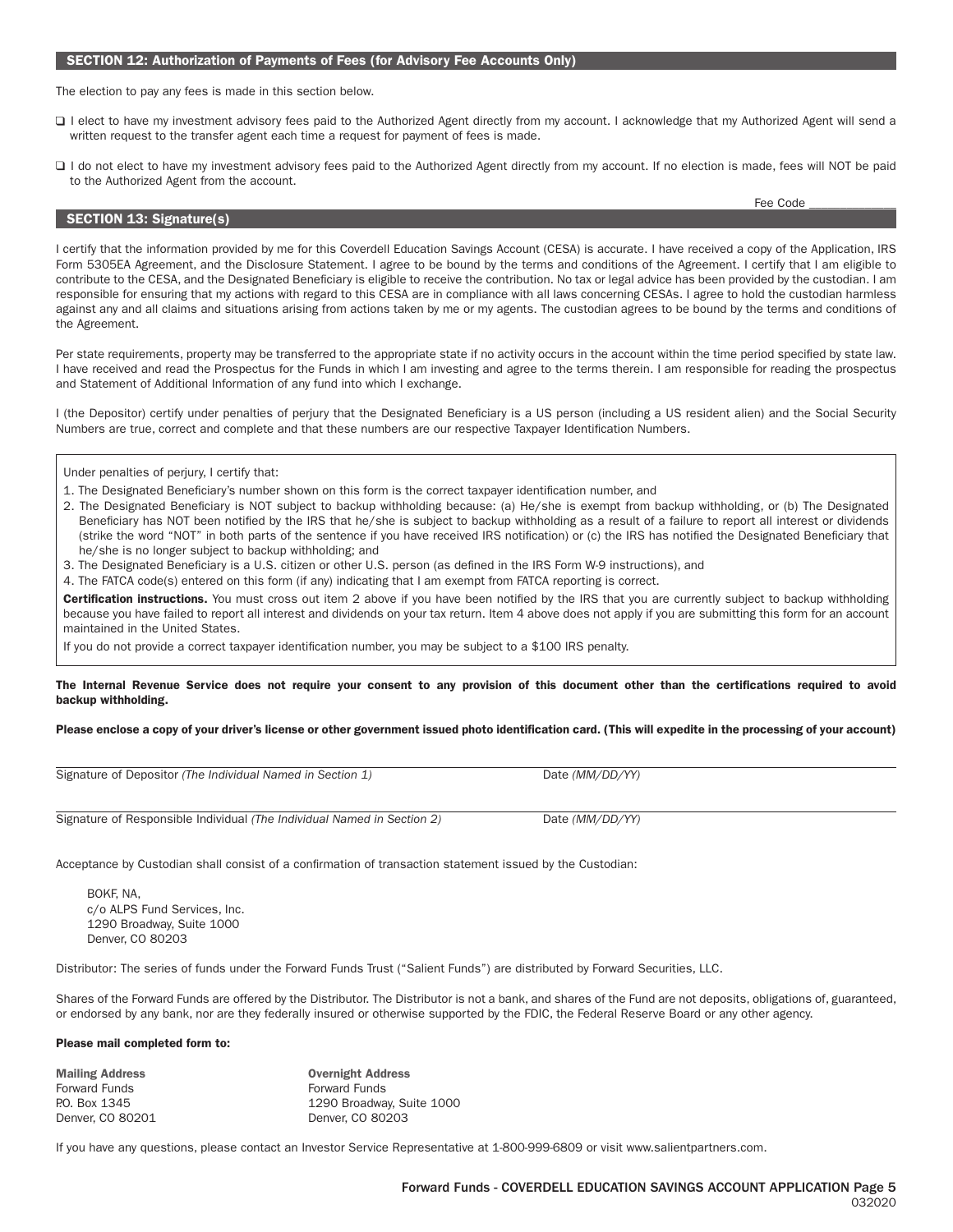# **COVERDELL ESA CUSTODIAL ACCOUNT AGREEMENT**

Form 5305-EA under section 530 of the Internal Revenue Code. The section of the section 530 of the Internal Revenue Code.

The depositor whose name appears on the application is establishing a Coverdell Education Savings Account under section 530 for the benefit of the designated beneficiary whose name appears on the application exclusively to pay for the qualified elementary, secondary, and higher education expenses, within the meaning of section  $530(b)(2)$ , of such designated beneficiary.

The depositor has assigned the custodial account the sum indicated on the application.

The depositor and the custodian make the following agreement:

## **ARTICLE I**

The custodian may accept additional cash contributions provided the designated beneficiary has not attained the age of 18 as of the date such contributions are made. Contributions by an individual contributor may be made for the tax year of the designated beneficiary by the due date of the beneficiary's tax return for that year (excluding extensions). Total contributions that are not rollover contributions described in section  $530(d)(5)$  are limited to \$2,000 for the tax year. In the case of an individual contributor, the \$2,000 limitation for any year is phased out between modified adjusted gross income (AGI) of \$95,000 and \$110,000. For married individuals filing jointly, the phase-out occurs between modified AGI of \$190,000 and \$220,000. Modified AGI is defined in section 530(c)(2).

# **ARTICLE II**

No part of the custodial account funds may be invested in life insurance contracts, nor may the assets of the custodial account be commingled with other property except in a common trust fund or a common investment fund (within the meaning of section  $530(b)(1)(D)$ ).

## **ARTICLE III**

- 1. Any balance to the credit of the designated beneficiary on the date on which he or she attains age 30 shall be distributed to him or her within 30 days of such date.
- 2. Any balance to the credit of the designated beneficiary shall be distributed within 30 days of his or her death unless the designated death beneficiary is a family member of the designated beneficiary and is under the age of 30 on the date of death. In such case, that family member shall become the designated beneficiary as of the date of death.

# **ARTICLE IV**

The depositor shall have the power to direct the custodian regarding the investment of the amount listed on the application assigned to the custodial account (including earnings thereon) in the investment choices offered by the custodian. The responsible individual, however, shall have the power to redirect the custodian regarding the investment of such amounts, as well as the power to direct the custodian regarding the investment of all additional contributions (including earnings thereon) to the custodial account. In the event that the responsible individual does not direct the custodian regarding the investment of additional contributions (including earnings thereon), the initial investment direction of the depositor also will govern all additional contributions made to the custodial account until such time as the responsible individual otherwise directs the custodian. Unless otherwise provided in this agreement, the responsible individual also shall have the power to direct the custodian regarding the administration, management, and distribution of the account.

# **ARTICLE V**

The "responsible individual" named by the depositor shall be a parent or guardian of the designated beneficiary. The custodial account shall have only one responsible individual at any time. If the responsible individual becomes incapacitated or dies while the designated beneficiary is a minor under state law, the successor responsible individual shall be the person named to succeed in that capacity by the preceding responsible individual in a witnessed writing or, if no successor is so named, the successor responsible individual shall be the designated beneficiary's other parent or successor guardian. Unless otherwise directed by checking the option on the application, at the time that the designated beneficiary attains the age of majority under state law, the designated beneficiary becomes the responsible individual. If a family member under the age of majority under state law becomes the designated beneficiary by reason of being a named death beneficiary, the responsible individual shall be such designated beneficiary's parent or guardian.

# **ARTICLE VI**

(See the application and section 10.06 of this agreement for information regarding the responsible individual's ability to change the designated beneficiary named by the depositor.)

# **ARTICLE VII**

- 1. The depositor agrees to provide the custodian with all information necessary to prepare any reports required by section 530(h).
- 2. The custodian agrees to submit to the Internal Revenue Service (IRS) and responsible individual the reports prescribed by the IRS.

# **ARTICLE VIII**

Notwithstanding any other articles which may be added or incorporated, the provisions of Articles I through III will be controlling. Any additional articles inconsistent with section 530 and the related regulations will be invalid.

## **ARTICLE IX**

This agreement will be amended as necessary to comply with the provisions of the Code and the related regulations. Other amendments may be made with the consent of the depositor and custodian whose signatures appear on the application.

# **ARTICLE X**

- 10.01 **Notices and Change of Address** Any required notice regarding this Coverdell ESA will be considered effective when the custodian sends it to the intended recipient at the last address that the custodian has in its records. Any notice to be given to the custodian will be considered effective when the custodian actually receives it. The responsible individual must notify the custodian of any change of address.
- 10.02 **Representations and Responsibilities** The depositor and the responsible individual represent and warrant to the custodian that any information the depositor and responsible individual have given or will give the custodian with respect to this agreement is complete and accurate. Further, the depositor and the responsible individual agree that any directions they give the custodian, or action they take will be proper under this agreement, and that the custodian is entitled to rely upon any such information or directions. If the custodian fails to receive directions regarding any transaction, receives ambiguous directions regarding any transaction, or if the custodian, in good faith, believes that any transaction requested is in dispute, the custodian reserves the right to take no action until further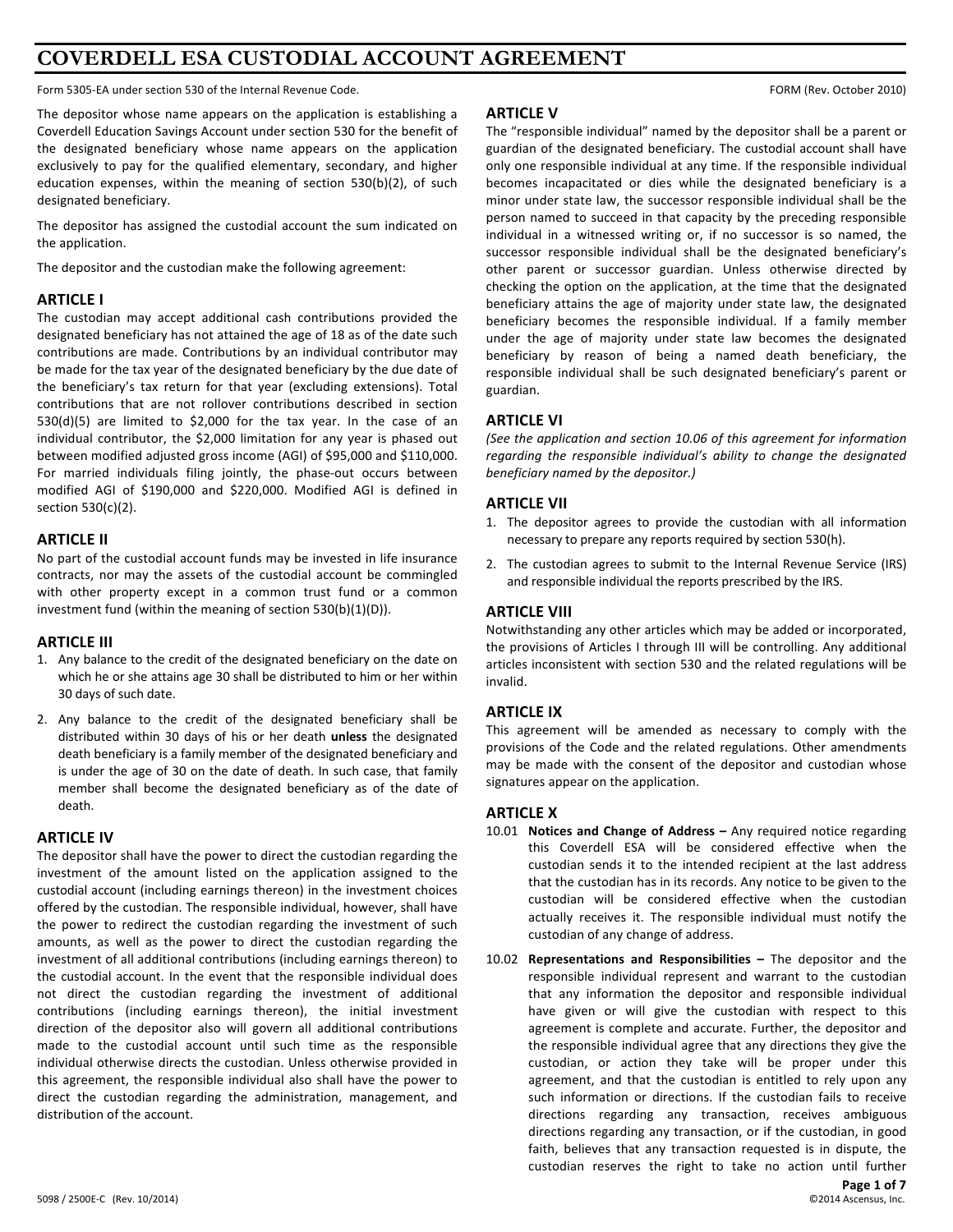clarification acceptable to the custodian is received from the responsible individual or the appropriate government or judicial authority. The custodian will not be liable for acting upon any instructions given by the responsible individual named on the application prior to the time the custodian receives appropriate written notice that the designated beneficiary has met the requirements for assuming control of the Coverdell ESA, or that a new responsible individual has been appointed. The custodian will not be responsible for losses of any kind that may result from the depositor's and responsible individual's directions to it or the depositor's and responsible individual's actions, or failures to act. The depositor and responsible individual agree to reimburse the custodian for any loss the custodian may incur as a result of such directions, actions or failures to act. The custodian will not be responsible for any penalties, taxes, judgments, or expenses incurred in connection with this Coverdell ESA. The custodian has no duty to determine whether the contributions or distributions comply with the Code, regulations, rulings, or this agreement.

The responsible individual will have 60 days after receiving any documents, statements, or other information from the custodian to notify the custodian in writing of any errors or inaccuracies reflected in these documents, statements, or other information. If the custodian is not notified within 60 days, the documents, statements, or other information will be deemed correct and accurate, and the custodian will have no further liability or obligation for such documents, statements, other information, or the transactions described therein.

By performing services under this agreement the custodian is acting as the responsible individual's agent. The depositor, responsible individual, and designated beneficiary acknowledge and agree that nothing in this agreement will be construed as conferring fiduciary status upon the custodian. The custodian will not be required to perform any additional services unless specifically agreed to under the terms and conditions of this agreement, or as required under the Code and the regulations promulgated thereunder with respect to Coverdell ESAs. The designated beneficiary, depositor, and responsible individual agree to indemnify and hold the custodian harmless for any and all claims, actions, proceedings, damages, judgments, liabilities, costs, and expenses, including attorney's fees arising from or in connection with this agreement.

Notwithstanding anything in this agreement to the contrary, the custodian may establish a policy permitting someone other than the designated beneficiary's parent or legal guardian to serve as responsible individual, provided the individual is not prohibited by law from serving in that capacity and fulfilling his or her obligations under this agreement.

To the extent written instructions or notices are required under this agreement, the custodian may accept or provide such information in any other form permitted by the Code or applicable regulations including, but not limited to, electronic communication.

- 10.03 Disclosure of Account Information The custodian may use agents and/or subcontractors to assist in administering this Coverdell ESA. The custodian may release nonpublic personal information regarding this Coverdell ESA to such providers as necessary to provide the products and services made available under this agreement, and to evaluate its business operations and analyze potential product, service, or process improvements.
- 10.04 **Service Fees** The custodian has the right to charge an annual service fee or other designated fees (e.g., a transfer, rollover, or termination fee) for maintaining this Coverdell ESA. In addition, the custodian has the right to be reimbursed for all reasonable

expenses, including legal expenses, incurred in connection with the administration of this Coverdell ESA. The custodian may charge the depositor or responsible individual separately for any fees or expenses, or may deduct the amount of the fees or expenses from the assets in this Coverdell ESA at the custodian's discretion. The custodian reserves the right to charge any additional fee after giving the responsible individual 30 days' notice. Fees such as subtransfer agent fees or commissions may be paid to the custodian by third parties for assistance in performing certain transactions with respect to this Coverdell ESA.

Any brokerage commissions attributable to the assets in the Coverdell ESA will be charged to the Coverdell ESA. The responsible individual, depositor or designated beneficiary cannot reimburse the Coverdell ESA for those commissions.

10.05 **Investment of Amounts in the Coverdell ESA** - The responsible individual has exclusive responsibility for and control over the investment of the assets of this Coverdell ESA. All transactions will be subject to any and all restrictions or limitations, direct or indirect, that are imposed by the custodian's charter, articles of incorporation, or bylaws; any and all applicable federal and state laws and regulations; the rules, regulations, customs, and usages of any exchange, market, or clearinghouse where the transaction is executed; the custodian's policies and practices; and this agreement. The custodian will have no discretion to direct any investment in this Coverdell ESA. The custodian assumes no responsibility for rendering investment advice with respect to this Coverdell ESA, nor will the custodian offer any opinion or judgment to the responsible individual or depositor on matters concerning the value or suitability of any investment or proposed investment for this Coverdell ESA. In the absence of instructions from the responsible individual or depositor, or if the instructions are not in a form acceptable to the custodian, the custodian will have the right to hold any uninvested amounts in cash, and the custodian will have no responsibility to invest uninvested cash unless and until directed by the responsible individual. The custodian will not exercise the voting rights and other shareholder rights with respect to investments in this Coverdell ESA unless timely, written directions are provided and are acceptable to the custodian.

The responsible individual will select the investment for the Coverdell ESA assets from those investments that the custodian is authorized by its charter, articles of incorporation, or bylaws to offer and does in fact offer for Coverdell ESAs (e.g., term share accounts, passbook accounts, certificates of deposit, money market accounts).

10.06 **Beneficiaries** - Unless indicated otherwise on the application, the responsible individual may not change the designated beneficiary. If the depositor has indicated on the application that the responsible individual may change the beneficiary designated under this agreement and the responsible individual chooses to do so, the responsible individual must designate a member of the family (as defined in IRC Section  $529(e)(2)$ ) of the existing designated beneficiary. This designation can only be made on a form prescribed by the custodian.

The depositor or responsible individual may designate one or more persons or entities as death beneficiaries of this Coverdell ESA. This designation can only be made on a form provided by or acceptable to the custodian, and it will only be effective when it is filed with the custodian during the lifetime of the designated beneficiary. Each beneficiary designation filed with the custodian will cancel all previous designations. The consent of a death beneficiary will not be required in order to revoke a death beneficiary designation. If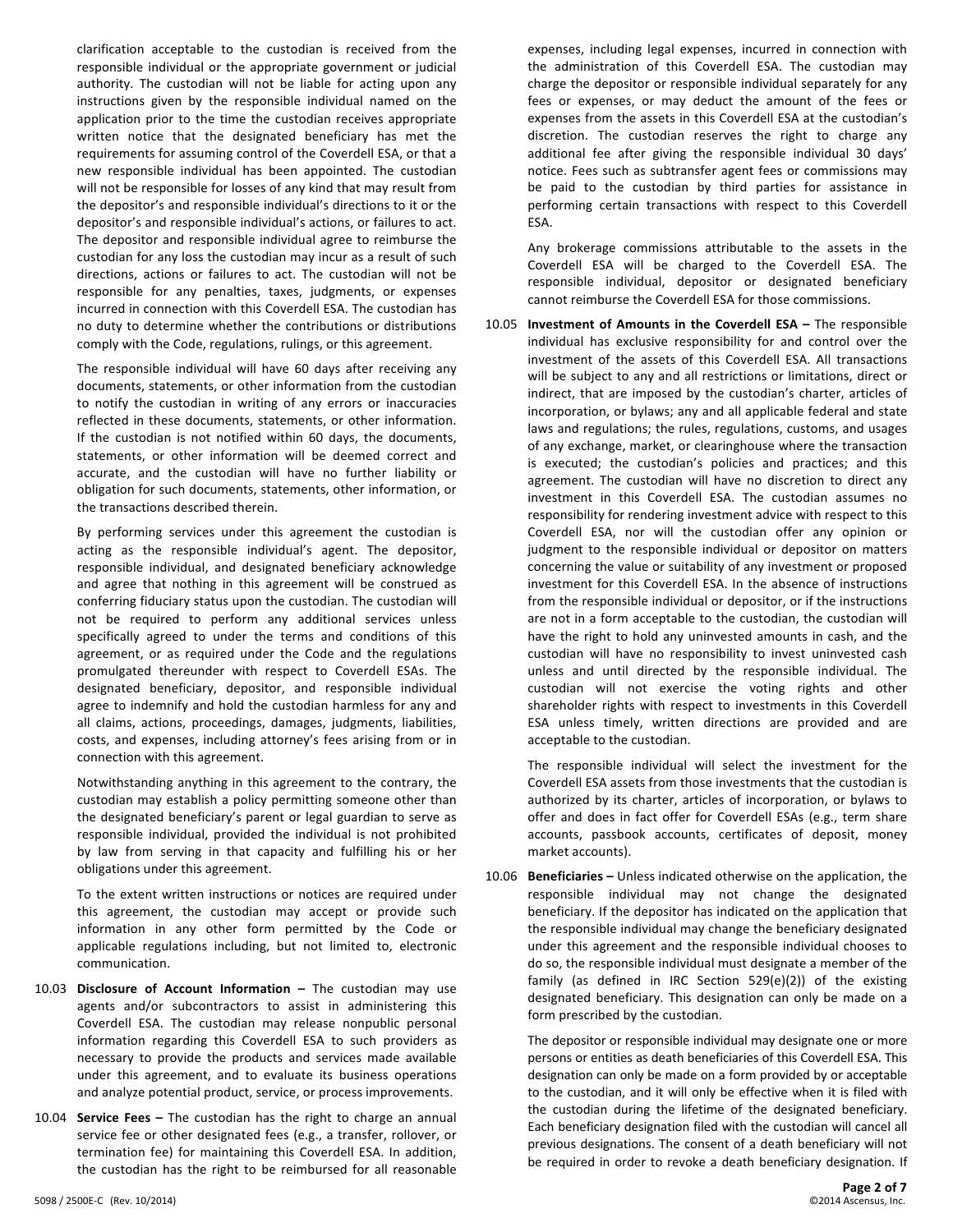both primary and contingent death beneficiaries have been named, and no primary death beneficiary survives the designated beneficiary, the contingent death beneficiaries will acquire the designated share of this Coverdell ESA. If a death beneficiary is not designated with respect to this Coverdell ESA, or if all of the primary and contingent death beneficiaries predecease the designated beneficiary, the designated beneficiary's estate will be the death beneficiary.

If the designated beneficiary dies before receiving all of the amounts in this Coverdell ESA, the custodian will have no obligation to pay to the death beneficiaries until such time the custodian is notified of the designated beneficiary's death by receiving a valid death certificate. Any balance remaining in the Coverdell ESA upon the death of the designated beneficiary will be distributed within 30 days of the designated beneficiary's death, unless a qualified family member under age 30 is named as a death beneficiary. If the death beneficiary is a qualified family member under age 30, that individual will become the designated beneficiary as of the original designated beneficiary's date of death. Qualified family members are defined in IRC Section 529(e)(2).

The custodian may, for any reason (e.g., due to limitations of its charter or bylaws), require a qualified family member who becomes the designated beneficiary to take a total distribution of the Coverdell ESA by December 31 of the year following the year of the original designated beneficiary's death.

10.07 Termination of Agreement, Resignation, or Removal of Custodian -Either the custodian or the responsible individual may terminate this agreement at any time by giving written notice to the other. The custodian can resign as custodian at any time effective 30 days after sending written notice of its resignation to the responsible individual. Upon receipt of that notice, the responsible individual must make arrangements to transfer the Coverdell ESA to another financial organization. If the responsible individual does not complete a transfer of the Coverdell ESA within 30 days from the date the custodian sends the notice to the responsible individual. the custodian has the right to transfer the Coverdell ESA assets to a successor Coverdell ESA trustee or custodian that the custodian chooses in its sole discretion, or the custodian may pay the Coverdell ESA balance to the designated beneficiary in a single sum. The custodian will not be liable for any actions or failures to act on the part of any successor trustee or custodian, nor for any tax consequences the designated beneficiary may incur that result from the transfer or distribution of the Coverdell ESA assets pursuant to this section.

If this agreement is terminated, the custodian may charge the Coverdell ESA a reasonable amount of money that it believes is necessary to cover any associated costs, including but not limited to one or more of the following.

- Any fees, expenses, or taxes chargeable against the Coverdell ESA
- Any penalties or surrender charges associated with the early withdrawal of any savings instrument or other investment in the Coverdell ESA

If the custodian is a nonbank custodian required to comply with Regulations section 1.408-2(e) and fails to do so or the custodian is not keeping the records, making the returns or sending the statements as are required by forms or regulations, the IRS may require the custodian to substitute another trustee or custodian.

The custodian may establish a policy requiring distribution of the entire balance of this Coverdell ESA to the designated beneficiary in cash or property if the balance of this Coverdell ESA drops below the minimum balance required under the applicable investment or policy established.

- 10.08 **Successor Custodian** If the custodian's organization changes its name, reorganizes, merges with another organization (or comes under the control of any federal or state agency), or if the entire organization (or any portion that includes this Coverdell ESA) is bought by another organization, that organization (or agency) will automatically become the trustee or custodian of this Coverdell ESA, but only if it is the type of organization authorized to serve as a Coverdell ESA trustee or custodian.
- 10.09 **Amendments** The custodian has the right to amend this agreement at any time. Any amendment the custodian makes to comply with the Internal Revenue Code and related regulations does not require the consent of either the responsible individual or the depositor. The responsible individual will be deemed to have consented to any other amendment unless, within 30 days from the date the custodian sends the amendment, the responsible individual notifies the custodian in writing that the responsible individual does not consent.
- 10.10 Withdrawals or Transfers All requests for withdrawal or transfer will be in writing on a form provided by or acceptable to the custodian. The method of distribution must be specified in writing or in any other method acceptable to the custodian. The tax identification number of the designated beneficiary or death beneficiary must be provided to the custodian before the custodian is obligated to make a distribution. Withdrawals will be subject to all applicable tax and other laws and regulations, including but not limited to possible early distribution penalty taxes, surrender charges, and withholding requirements.
- 10.11 **Transfers From Other Plans -** The custodian can receive amounts transferred to the Coverdell ESA from the trustee or custodian of another Coverdell ESA.
- 10.12 Liquidation of Assets The custodian has the right to liquidate assets in the Coverdell ESA if necessary to make distributions or to pay fees, expenses, taxes, penalties, or surrender charges properly chargeable against the Coverdell ESA. If the responsible individual fails to direct the custodian as to which assets to liquidate, the custodian will decide, in its complete and sole discretion, and the responsible individual agrees not to hold the custodian liable for any adverse consequences that result from the custodian's decision.
- 10.13 **Restrictions on the Fund** Neither the responsible individual, the designated beneficiary (nor anyone acting on behalf of the designated beneficiary), the depositor nor any contributor may sell, transfer or pledge any interest in the Coverdell ESA in any manner whatsoever, except as provided by law or this agreement.

The assets in the Coverdell ESA will not be responsible for the debts, contracts, or torts of the responsible individual, the designated beneficiary, the depositor, or any person entitled to distributions under this agreement.

10.14 What Law Applies - This agreement is subject to all applicable federal and state laws and regulations. If it is necessary to apply any state law to interpret and administer this agreement, the law of the custodian's domicile will govern.

If any part of this agreement is held to be illegal or invalid, the remaining parts will not be affected. Neither the responsible individual's nor the custodian's failure to enforce at any time or for any period of time any of the provisions of this agreement will be construed as a waiver of such provisions, or the parties' right thereafter to enforce each and every such provision.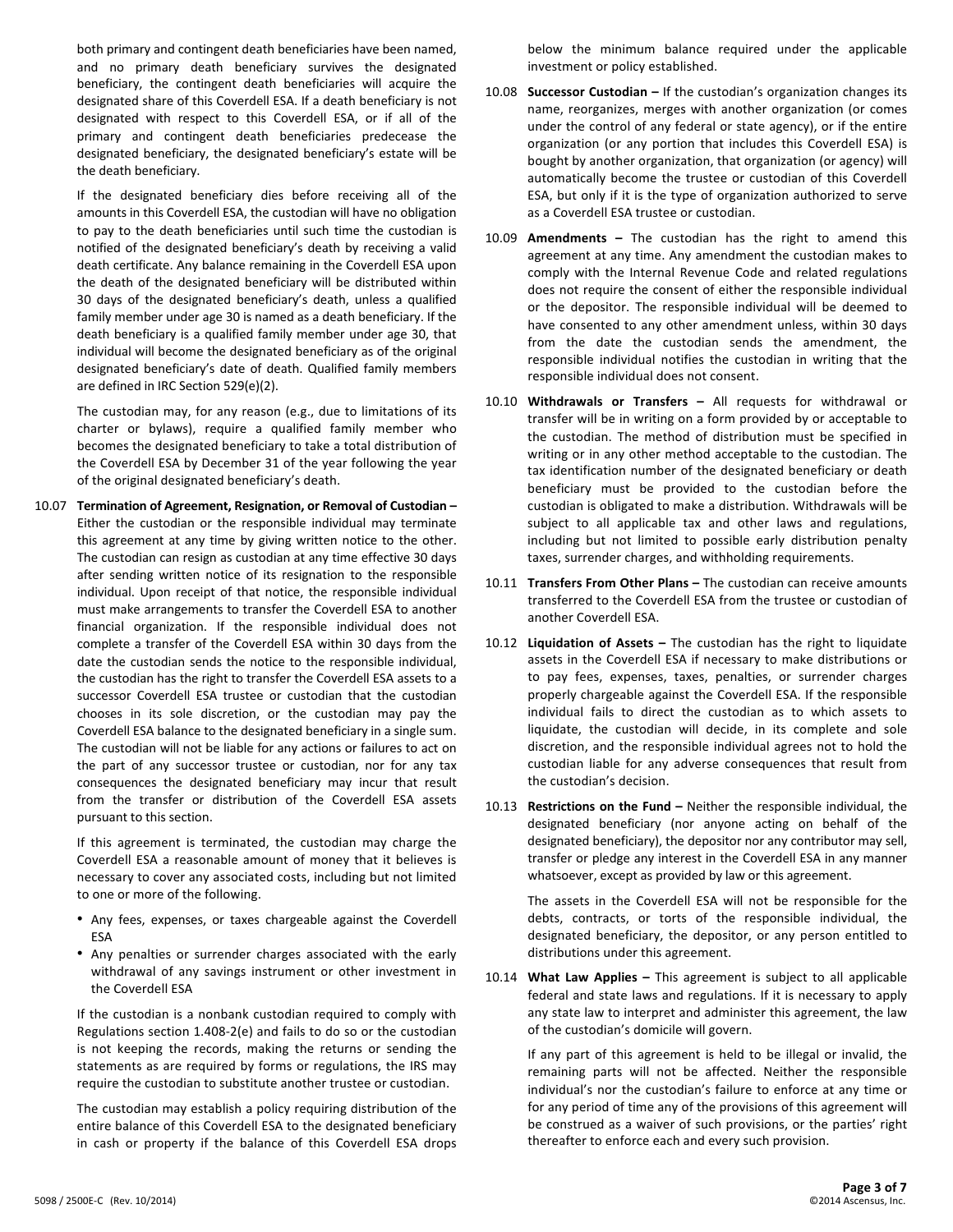# **GENERAL INSTRUCTIONS**

Section references are to the Internal Revenue Code unless otherwise *noted.*

### **WHAT'S 
 NEW**

Military Death Gratuity - Families of soldiers who receive military death benefits may contribute, subject to certain limitations, up to 100 percent of such benefits into an educational savings account. Publication 970, Tax Benefits for Education, explains the rules for rolling over the military death gratuity and lists eligible family members.

### **PURPOSE OF FORM**

Form 5305-EA is a model custodial account agreement that meets the requirements of section 530(b)(1) and has been pre-approved by the IRS. A Coverdell education savings account (ESA) is established after the form is fully executed by both the depositor and the custodian. This account must be created in the United States for the exclusive purpose of paying the qualified elementary, secondary, and higher education expenses of the designated beneficiary.

If the model account is a trust account, see Form 5305-E, Coverdell **Education Savings Trust Account.** 

Do not file Form 5305-EA with the IRS. Instead, the depositor must keep the completed form in its records.

#### **DEFINITIONS**

In this part of this Agreement, the words "you" and "your" mean the Depositor, the words "we", "us", and "our" mean the Custodian, "Code" means the Internal Revenue Code, "Regulations" means the Treasury Regulations, "Fund(s)" means the mutual funds offered within this Coverdell ESA, and "Investment Company" means the financial organization or other entity named on the Application at which the Coverdell ESA is established.

**Custodian** - The custodian must be a bank or savings and loan association, as defined in section  $408(n)$ , or any person who has the approval of the IRS to act as custodian. Any person who may serve as a custodian of a Traditional IRA may serve as the custodian of a Coverdell ESA.

**Depositor** – The depositor is the person who establishes the custodial account.

**Designated Beneficiary** – The designated beneficiary is the individual on whose behalf the custodial account has been established.

**Family Member –** Family members of the designated beneficiary include his or her spouse, child, grandchild, sibling, parent, niece or nephew, son-in-law, daughter-in-law, father-in-law, mother-in-law, brother-inlaw, or sister-in-law, and the spouse of any such individual. A first cousin, but not his or her spouse, is also a "family member."

**Responsible Individual –** The responsible individual, generally, is a parent or guardian of the designated beneficiary. However, under certain circumstances, the responsible individual may be the designated beneficiary.

### **IDENTIFICATION NUMBERS**

The depositor and designated beneficiary's social security numbers will serve as their identification numbers. If the depositor is a nonresident alien and does not have an identification number, write "Foreign" in the block where the number is requested. The designated beneficiary's social security number is the identification number of his or her Coverdell ESA. If the designated beneficiary is a nonresident alien, the designated beneficiary's individual taxpayer identification number is the identification number of his or her Coverdell ESA. An employer identification number (EIN) is required only for a Coverdell ESA for which a return is filed to report unrelated business income. An EIN is required for a common fund created for Coverdell ESAs.

### **SPECIFIC INSTRUCTIONS**

Note: The age limitation restricting contributions, distributions, rollover contributions, and change of beneficiary are waived for a designated beneficiary with special needs.

**Article X** – Article X and any that follow may incorporate additional provisions that are agreed to by the depositor and custodian to complete the agreement. They may include, for example, provisions relating to: definitions, investment powers, voting rights, exculpatory provisions, amendment and termination, removal of the custodian, custodian's fees, state law requirements, treatment of excess contributions, and prohibited transactions with the depositor, designated beneficiary, or responsible individual, etc. Attach additional pages as necessary.

**Optional Provisions in Article V and Article VI –** Form 5305-EA may be reproduced in a manner that provides only those optional provisions offered by the custodian.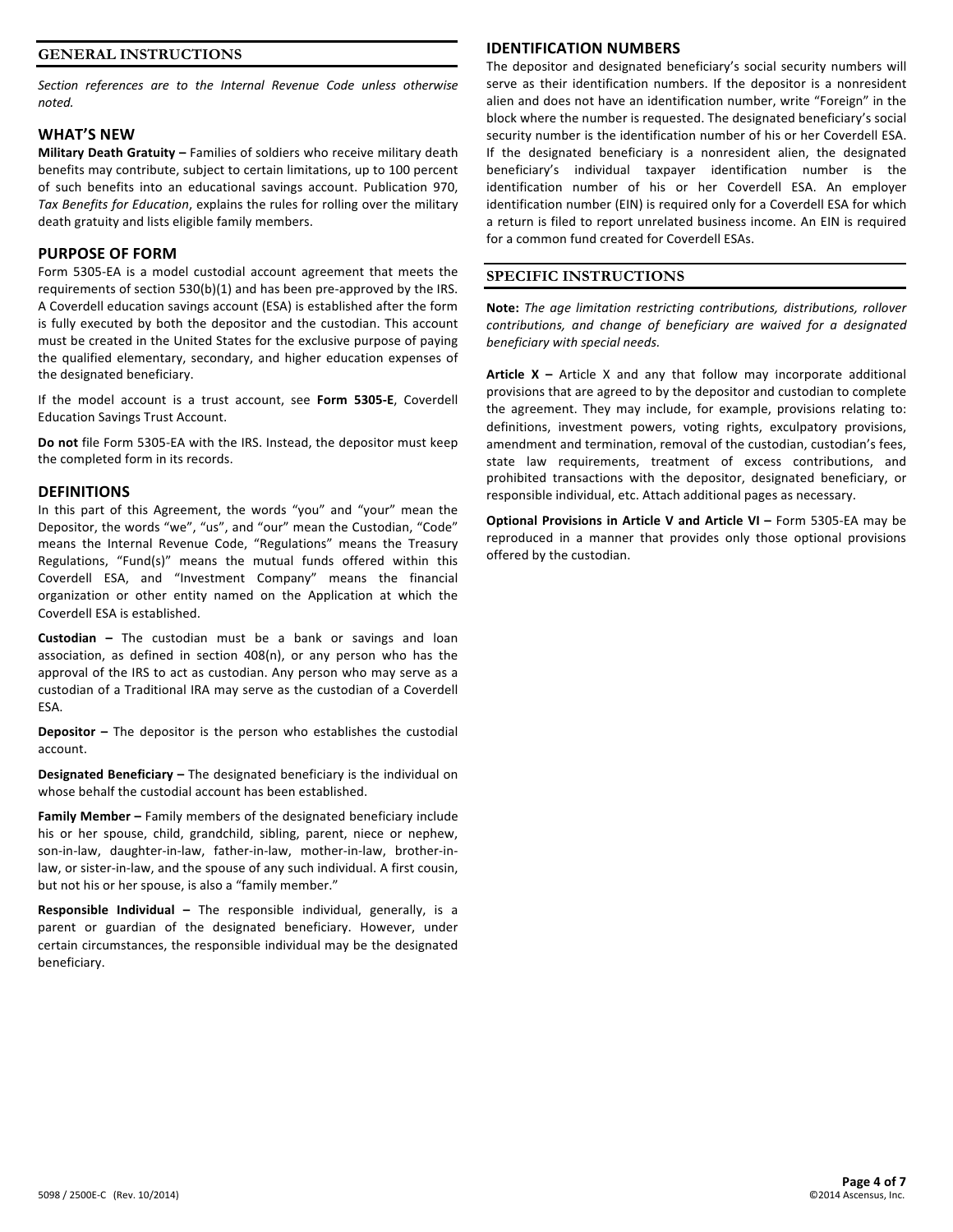# **REQUIREMENTS OF A COVERDELL ESA**

- A. **Cash Contributions** A Coverdell ESA contribution must be in cash.
- B. Maximum Contribution The total amount that may be contributed to any and all Coverdell ESAs on behalf of a designated beneficiary is \$2,000 per year, excluding rollover and transfer contributions.

Contributions may not be made to a Coverdell ESA after the designated beneficiary's 18th birthday, except in the case of a special needs beneficiary.

The Coverdell ESA contribution that may be made by a depositor is further limited if the depositor's modified adjusted gross income (MAGI) exceeds \$190,000 and he or she is a married individual filing jointly (\$95,000 for single taxpayers). Married individuals filing jointly with MAGI exceeding \$220,000 may not fund a Coverdell ESA. Single individuals with MAGI exceeding \$110,000 may not fund a Coverdell ESA. The MAGI limits apply only to depositors that are individuals.

If the depositor is married filing jointly with MAGI between \$190,000 and \$220,000, the maximum Coverdell ESA contribution is determined as follows: (1) subtract the depositor's MAGI from \$220,000, (2) divide the difference by \$30,000, and (3) multiply the result in step (2) by \$2,000. For example, if the depositor's MAGI is \$205,000, the maximum Coverdell ESA contribution that may be made by such depositor is \$1,000. This amount is determined as follows:  $[($220,000]$ minus \$205,000) divided by \$30,000] multiplied by \$2,000.

If the depositor is a single tax filer with MAGI between \$95,000 and \$110,000, the maximum Coverdell ESA contribution is determined as follows: (1) subtract the depositor's MAGI from \$110,000, (2) divide the difference by \$15,000, and (3) multiply the result in step (2) by \$2,000. For example, if the depositor's MAGI is \$98,000, the maximum Coverdell ESA contribution that may be made by such depositor is \$1,600. This amount is determined as follows: [(\$110,000 minus \$98,000) divided by \$15,000] multiplied by \$2,000.

The Coverdell ESA contribution that may be made by a depositor is not limited by contributions made by the depositor to Traditional or Roth IRAs. In addition, there is no earned income requirement to be eligible to contribute to a Coverdell ESA. There is no requirement that the depositor be related to the designated beneficiary in order to make contributions. In addition, the designated beneficiary may contribute to his or her own Coverdell ESA.

- C. Eligible Custodians The custodian of the Coverdell ESA must be a bank, savings and loan association, credit union, or person or entity approved by the Secretary of the Treasury.
- D. **Commingling Assets** The assets of the Coverdell ESA cannot be commingled with other property except in a common trust fund or common investment fund.
- E. Life Insurance No portion of the Coverdell ESA may be invested in life insurance contracts.
- F. **Collectibles** The assets of the Coverdell ESA may not be invested in collectibles (within the meaning of Internal Revenue Code (IRC) Sec.  $408(m)$ ). A collectible is defined as any work of art, rug or antique, metal or gem, stamp or coin, alcoholic beverage, or other tangible personal property specified by the Internal Revenue Service (IRS). However, specially minted United States gold and silver coins, and certain state-issued coins are permissible investments. Platinum coins and certain gold, silver, platinum or palladium bullion (as described in IRC Sec. 408(m)(3)) are also permitted as Coverdell ESA investments.

G. Required Distributions - Except in the case of a special needs beneficiary, the assets of the Coverdell ESA are required to be distributed to the designated beneficiary within 30 days of the designated beneficiary's attainment of age 30. The designated beneficiary will be subject to both income tax and an additional 10 percent penalty tax on the portion of the distribution that represents earnings, if the designated beneficiary does not have any qualified education expenses in that year.

Any balance remaining in the Coverdell ESA upon the death of the designated beneficiary will be distributed within 30 days of the designated beneficiary's death, unless a death beneficiary is named and the death beneficiary is a qualified family member under age 30. If the death beneficiary is a qualified family member under age 30, that individual will become the designated beneficiary as of the date of death. Qualified family members include the designated beneficiary's child, grandchild, or stepchild, brother, sister, stepbrother, or stepsister, nephew or niece, parents, stepparents, or grandparents, uncle or aunt, spouses of all the family members listed above, cousin, and the designated beneficiary's spouse.

If a qualified family member becomes the designated beneficiary, the custodian, if it so chooses for any reason (e.g., due to limitations of its charter or bylaws), may require a total distribution of the Coverdell ESA by December 31 of the year following the year of the original designated beneficiary's death.

- H. Responsible Individual The responsible individual is generally the parent or guardian of the designated beneficiary. However, the financial organization may establish a policy that permits someone other than the designated beneficiary's parent or legal guardian to serve as the responsible individual. Unless otherwise indicated on the application, the responsible individual may not change the designated beneficiary. If the depositor has indicated on the application that the responsible individual may change the designated beneficiary, the responsible individual may change the designated beneficiary to another member of the designated beneficiary's family. The responsible individual will perform the following duties.
	- 1. Receive a copy of the plan agreement and disclosure statement,
	- 2. Direct the custodian regarding the investment of contributions, including the ability to redirect the investment of the initial contribution,
	- 3. Direct the custodian regarding the administration, management and distribution of the account, unless the plan agreement indicates otherwise,
	- 4. Name a successor responsible individual if the need arises,
	- 5. Notify the custodian of any address change for the individuals identified on the plan agreement,
	- 6. Remove excess contributions made to the Coverdell ESA.

# INCOME TAX CONSEQUENCES OF ESTABLISHING A **COVERDELL ESA**

- A. **Contributions Not Deducted -** No deduction is allowed for Coverdell ESA contributions, including transfer and rollover contributions.
- B. **Contribution Deadline** The deadline for making a Coverdell ESA contribution is the depositor's tax return due date (not including extensions). The depositor may designate a contribution as a contribution for the preceding taxable year in a manner acceptable to the custodian. For example, if the depositor is a calendar-year filer and makes a Coverdell ESA contribution on or before the tax filing deadline,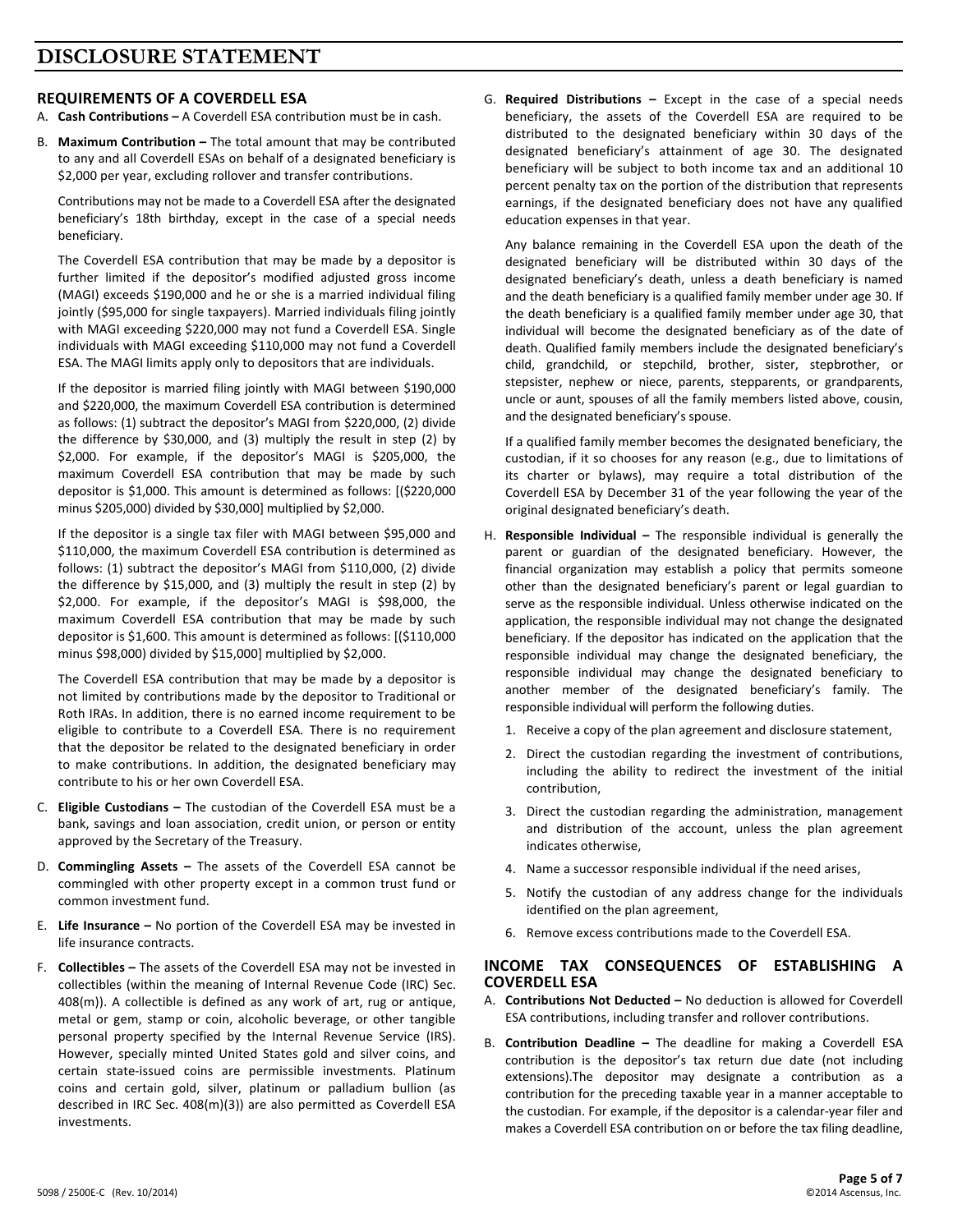the contribution is considered to have been made for the previous tax year if the depositor designates it as such.

- C. Excess Contributions An excess contribution is any amount that is contributed to the Coverdell ESA that exceeds the eligible contribution limit. If the excess is not corrected timely, an additional penalty tax of six percent will be imposed on the excess amount. The procedure for correcting the excess is determined by the timeliness of the correction as identified below.
	- 1. Removal Before the Deadline. The responsible individual should remove the excess contribution along with the earnings attributable to the excess, before June 1 of the year following the year for which the excess was made. An excess withdrawn by this deadline is not taxable upon distribution, but the designated beneficiary must include the earnings attributable to the excess in his or her taxable income for the year in which the excess contribution was made. The six percent excess contribution penalty tax will be avoided.
	- 2. Failure to Remove Before the Deadline. Excess Coverdell ESA contributions that are not removed before June 1 of the year following the year for which the excess was made, are treated as contributions for the next calendar year. If, however, additional contributions are made for that year and the total amount results in an excess, the excess amount will be subject to a six percent penalty tax if not removed timely.

If additional contributions have been made for the next year, the amount of the excess equals the excess contribution for the current year, plus the excess contributions remaining from the preceding year, reduced by any distributions made during the current year.

The designated beneficiary must file IRS form 5329 to report and remit any additional penalty taxes to the IRS.

- D. Tax-Deferred Earnings The investment earnings of the Coverdell ESA are not subject to federal income tax as they accumulate in the Coverdell ESA. In addition, distributions of the Coverdell ESA earnings will be free from federal income tax if the distributions are taken to pay for qualified education expenses, as discussed below.
- E. Taxation of Distributions The taxation of distributions from the Coverdell ESA depends on whether or not the distributions are used for qualified education expenses.
	- 1. Qualified Education Expenses. The designated beneficiary may take tax-free distributions from a Coverdell ESA to pay for elementary, secondary or post-secondary education expenses at an eligible educational institution. Such expenses include tuition, fees, books, supplies, special needs services, room and board, uniforms, transportation, academic tutoring and supplementary items or services (including extended day programs). Also qualifying are expenses for the purchase of computer technology or equipment, Internet access and related services, if such technology, equipment or services are to be used by the designated beneficiary or designated beneficiary's family during any of the years the designated beneficiary is in school. Qualified expenses may also include amounts contributed to a qualified tuition program.
	- 2. Nonqualifying Distributions. If a designated beneficiary withdraws amounts from a Coverdell ESA that exceed the qualified education expenses for the same year, or the distributions are not used for qualified education expenses, a portion of the distributions will be taxable. The amount in excess of the qualified education expenses is taxable pro rata, based on the earnings and the basis in the account.

In most cases of a nonqualified distribution, the taxable portion of a Coverdell ESA distribution is also subject to an additional 10 percent penalty tax. There are several exceptions to the 10 percent penalty tax including distributions made payable

- a. to a designated death beneficiary of the Coverdell ESA or to the estate of the designated beneficiary following the death of the designated beneficiary;
- b. to the designated beneficiary if the designated beneficiary is disabled;
- c. to the designated beneficiary if the designated beneficiary received a qualified scholarship, an educational assistance allowance or an excludable payment exception, but only to the extent the distribution is not more than the amount of the scholarship, allowance or excludable payment, and
- d. to the designated beneficiary as a removal of excess along with the net income attributable.
- 3. American Opportunity or Lifetime Learning Credits. A designated beneficiary may claim the American Opportunity Credit (formerly the Hope Credit) or Lifetime Learning Credit on his or her federal income tax return in the same taxable year that a tax-free distribution from a Coverdell ESA is claimed, as long as the distribution(s) does not cover the same expenses claimed for the American Opportunity or Lifetime Learning Credit.
- F. **Income Tax Withholding -** Any withdrawal from the Coverdell ESA is not subject to federal income tax withholding.
- G. Rollovers Coverdell ESA amounts may be rolled over to another Coverdell ESA of the same designated beneficiary or that of a qualified family member, provided that all of the applicable rollover rules are followed. Rollover is a term used to describe a tax-free movement of cash to a Coverdell ESA from another Coverdell ESA. The rollover rules are generally summarized below. These transactions are often complex. For questions regarding a rollover, please see a competent tax advisor.
	- 1. **Coverdell ESA-to-Coverdell ESA Rollovers.** Assets distributed from a Coverdell ESA may be rolled over to another Coverdell ESA of the same designated beneficiary or that of a qualifying family member if the requirements of IRC Sec. 530(d)(5) are met. A proper Coverdell ESA-to-Coverdell ESA rollover is completed if all or part of the distribution is rolled over not later than 60 days after the distribution is received.

Effective for distributions occurring on or after January 1, 2015, the responsible individual is permitted to roll over only one distribution from a Coverdell ESA in a 12-month period, regardless of the number of Coverdell ESAs owned by the designated beneficiary. A distribution may be rolled over to the same Coverdell ESA or to another Coverdell ESA that is eligible to receive the rollover. For more information on rollover limitations, you may wish to obtain IRS Publication 970, Tax Benefits for Higher Education, from the IRS or refer to the IRS website at www.irs.gov.

2. Qualified Family Member. A Coverdell ESA may be rolled to another Coverdell ESA of the same designated beneficiary or to a Coverdell ESA maintained for the benefit of a qualified family member of the designated beneficiary, who is under the age of 30. The age 30 limitation does not apply to qualified family members who are special needs beneficiaries. Qualified family members of the designated beneficiary include the designated beneficiary's child, grandchild, or stepchild, brother, sister, stepbrother, or stepsister, nephew or niece, parents, stepparents, or grandparents, uncle or aunt, spouses of all the family members listed above, cousin, and designated beneficiary's spouse.